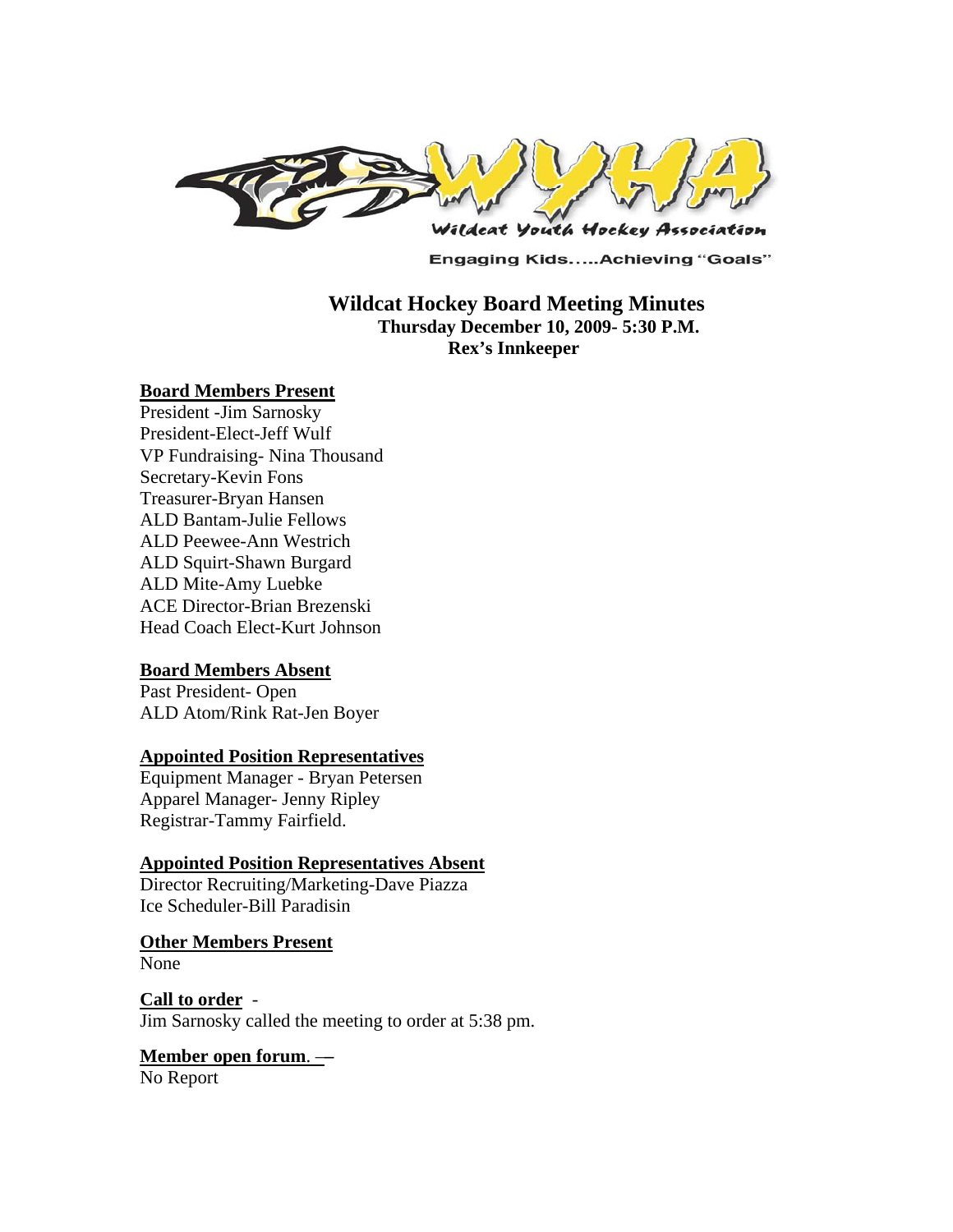## **Approval of prior meeting minutes**.

Amy Luebke made a motion to approve the November meeting minutes, Julie Fellows seconded. Motion carried unanimously.

Shawn Burgard made a motion to approve the October  $25<sup>th</sup>$  Special Board meeting minutes. The motions are representative of the discussion and actual motions, which were approved at the October  $25<sup>th</sup>$ , 2009 meeting. Julie Fellows seconded. Motion carried unanimously.

## **Additions to the agenda**

None

## **Approval of agenda**

Nina Thousand made a motion to approve the agenda, Jeff Wulf seconded. Motion carried unanimously.

## **Approval of bills –**

Bryan Hansen added reimbursement for Coach Cruz for USA Hockey registration and coaching certification clinic for 2008/2009 season.

Nina Thousand made a motion to approve the Bills, Amy Luebke seconded. Motion carried unanimously.

**Reports: LTP:**  Nothing to report.

**Atom/Rink Rat:**  Nothing to report.

**Mite ALD :.**  Nothing to report.

# **Squirt ALD: Off ice officials**

Nothing to report.

**Pee Wee :**  Nothing to report.

**Bantam:**  Nothing to report.

# **Treasurer:**

Year to date report and monthly bills were presented and discussed at the meeting.

Matching donations to date are \$6250. Bryan Hansen to request copies of the pledge forms for the matching donations.

Jim Sarnosky will e-mail blast out a reminder of the Matching period ending 12/31/09.

 $2<sup>nd</sup>$  Half Billing to be sent out soon, Due in January.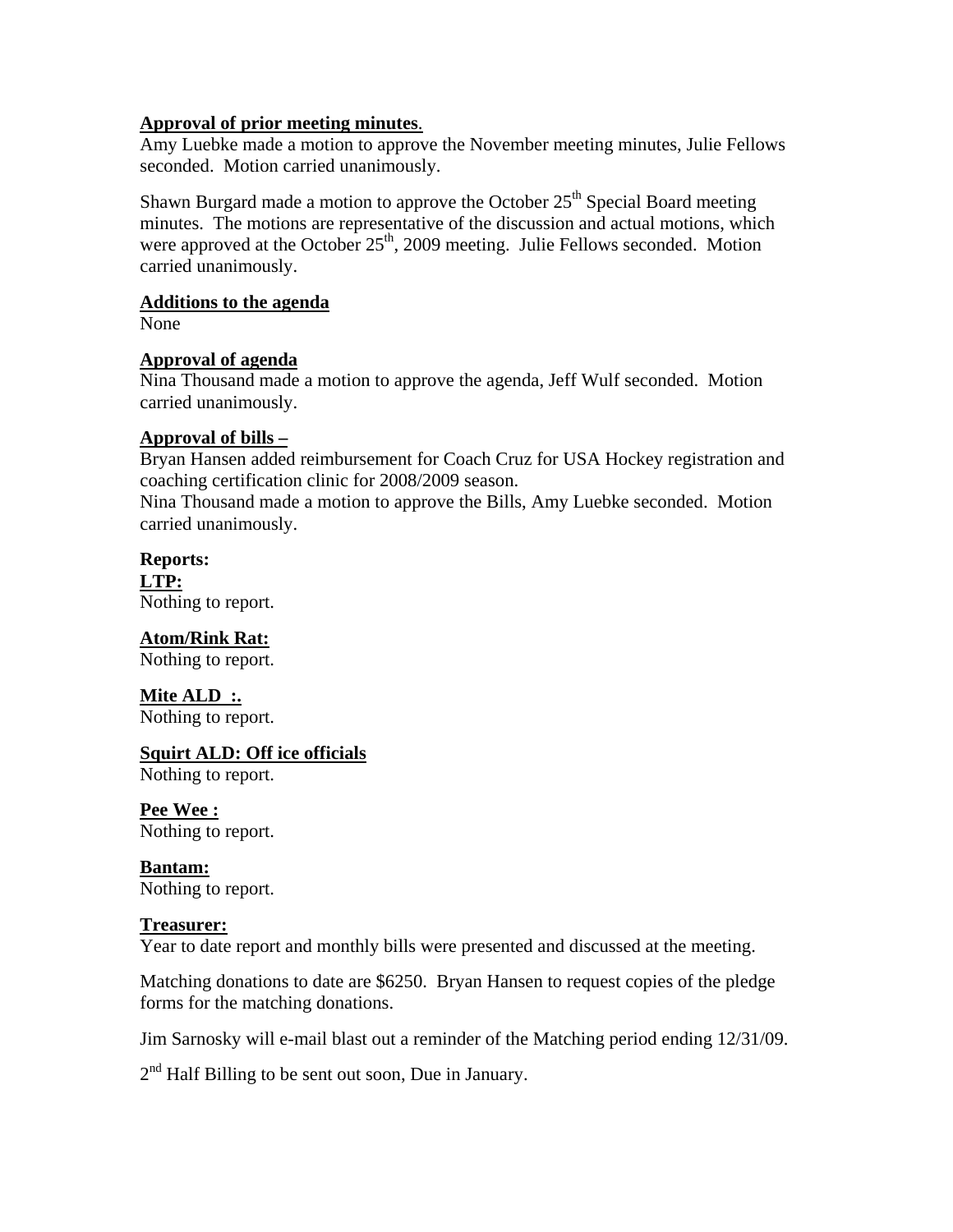# **Equipment :**

Could use more equipment for Learn to Play, especially the larger sizes. Add a request to this months newsletter.

Checking on Status of Pewee Checking Dummies with Robb Severson.

## **Fundraising:**

Procedure for spending the sponsorship money. Thank you cards**.** - Table for January meeting)

12/31 Ice Muskie's game followed by skate with the players – Decided not to pursue this at this time for various reasons.

Final numbers for the Parent directory ads. - A profit will be made on the Directory, should have final numbers next month!

Review volunteer hours for January bills. – Nina Presented the hours for reimbursement.

Review the fundraisers for 2010-2011 to print in the parent directory – Table for Future, not printing in the directory.

## **Apparel-**

Nothing to report.

# **Registrar-**

Nothing to report.

## **Ice scheduler-**

Nothing to report.

## **Marketing Director:**

Nothing to report.

## **Ace Director:**

Locker Room code of conduct etiquette for players **–** Brian Brezenski and Kurt Johnson to develop to potentially add to the player code of conduct and for review in Team meetings.

Approval for coach clinics and USA Hockey membership for our coaches **–** Brian Brezenski presented.

Practice Plans and website tab for coaches **–** Brian Brezenski and Kurt Johnson working on developing coaching systems and information for website.

Goalie camp in Oregon **–** Amy Luebke made a motion to pay the \$500 to allow all WYHA goalies to attend the Goalie Camp in Oregon. Nina Thousand Seconded, Passed Unanimously.

Coaching Background Checks **–** Using WAHA recommended sites now, Kurt Johnson researching 3rd party company used by some other USA Hockey organizations. Will come back with a recommendation in January.